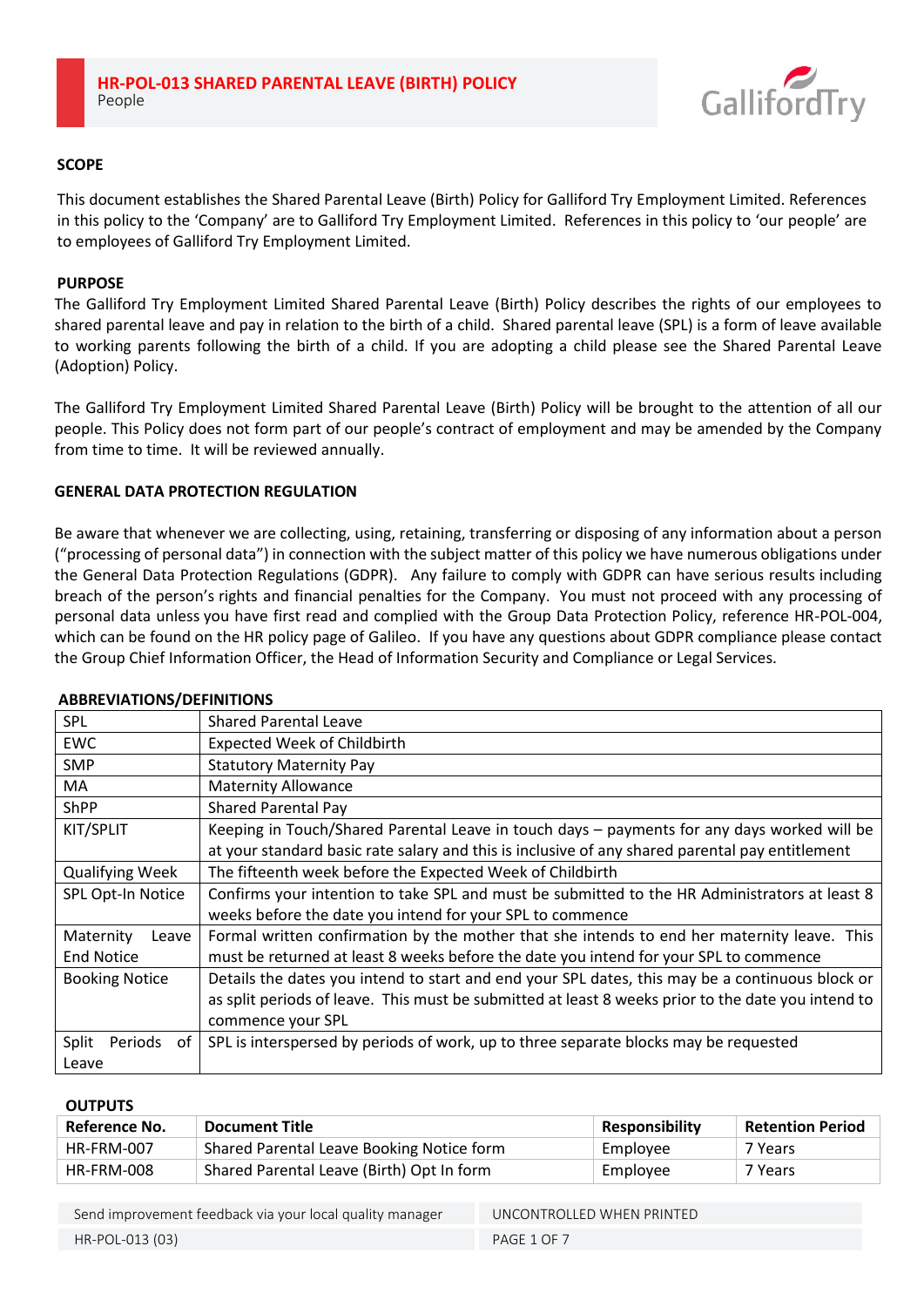

# **SHARED PARENTAL LEAVE (BIRTH) POLICY**

# 1. **Eligibility to take Shared Parental Leave (SPL)**

- 1.1 Following the birth of a child, you will be eligible to take SPL if you fall into one of the following three categories:
	- you are the child's mother, and share the main responsibility for the care of the child with the child's father (or your partner);
	- you are the child's father and share the main responsibility for the care of the child with the child's mother; or
	- you are the mother's partner and share the main responsibility for the care of the child with the mother (where the child's father does not share the main responsibility with the mother
	- •
- 1.2 In order to be entitled to the leave the following two conditions must also be fulfilled:
	- you must have at least 26 weeks' continuous employment with the Company by the end of the Qualifying Week, and must still be employed by the Company in the week before the leave is to start; and
	- the other parent of the child with whom you are sharing SPL must have worked (in an employed or self-employed capacity) in at least 26 of the 66 weeks before the Expected Week of Childbirth (EWC) and had average weekly earnings of at least £30 during 13 of those weeks. The EWC is the week, beginning on a Sunday, in which the doctor or midwife expects your child to be born.

# 2. **How SPL fits with maternity and paternity leave**

- 2.1 SPL is an optional scheme. If parents do not opt-in to the scheme the default position will be that on the birth of a child the mother (if employed) will be entitled to maternity leave.
- 2.2 If you are the child's father (or the mother's partner) you can take your two weeks' paternity leave before taking SPL. Please refer to Paternity Leave Policy for further information. Once you start SPL you will lose any untaken paternity leave entitlement.
- 2.3 If you are the child's father (or the mother's partner), you will only be able to take SPL once the mother has either:
	- returned to work;
	- given her employer notice to end her maternity leave;
	- given her employer notice to end her Statutory Maternity Pay (if she is entitled to Statutory Maternity Pay but not maternity leave); or
	- given notice to the benefits office to end her Maternity Allowance (MA) if she is not entitled to maternity leave or Statutory Maternity Pay

## 3. **Timing and Duration of leave**

- 3.1 You cannot commence SPL until after the mother has completed her 2 week compulsory maternity leave period (which lasts until 2 weeks after the birth of your child, or 4 weeks if the mother works in a factory or workshop).
- 3.2 After the compulsory maternity leave period, the total amount of SPL available to share between parents is 50 weeks (irrespective of how many children are born or expected as a result of the same pregnancy). This 50 week entitlement is reduced by any further period of maternity leave taken by the mother (or the weeks in which the mother has been in receipt of SMP or MA if she is not entitled to maternity leave). The amount of SPL available to parents where the mother works in a factory or workshop will be 48 weeks.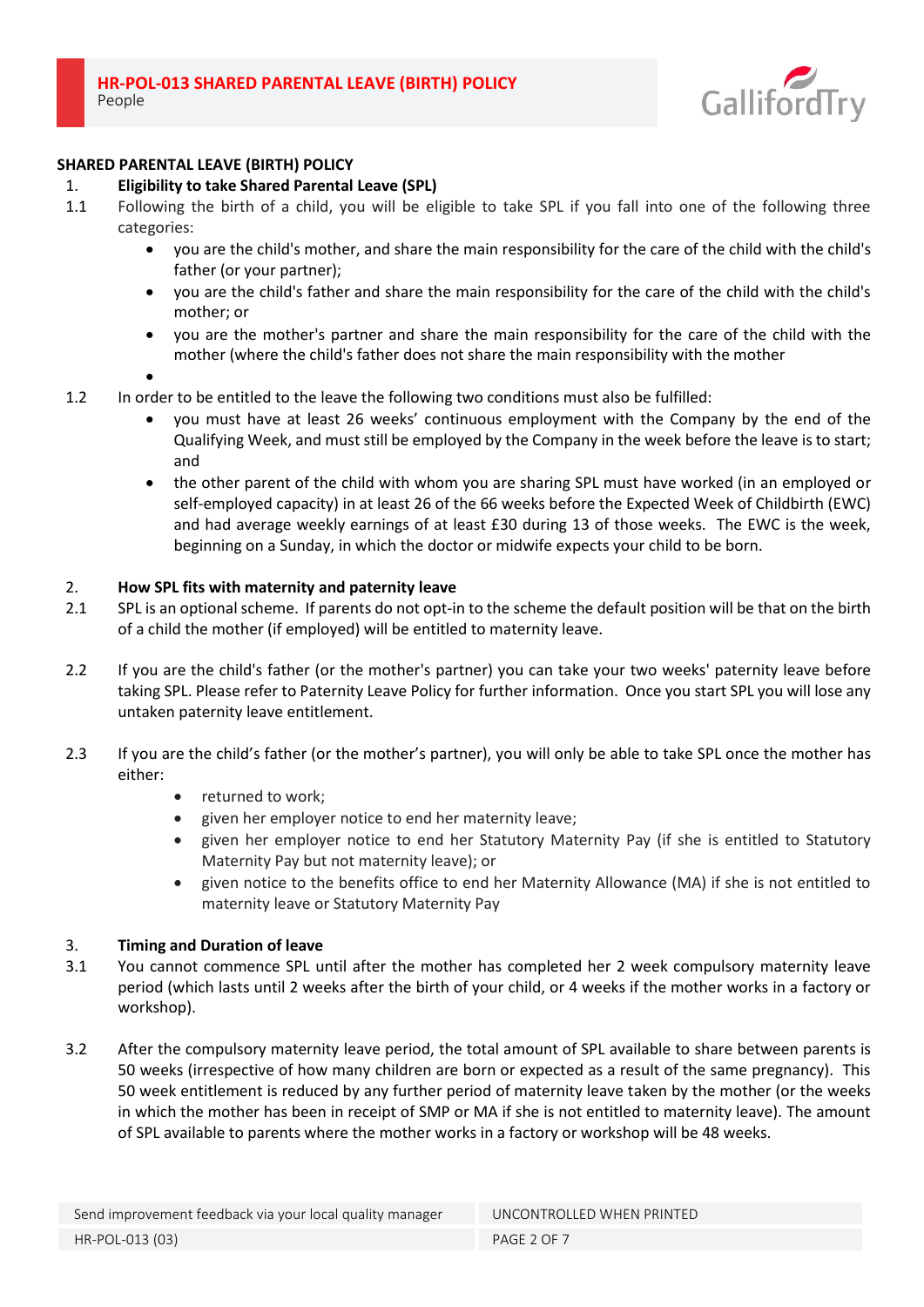**HR-POL-013 SHARED PARENTAL LEAVE (BIRTH) POLICY** People



- 3.3 Both parents must agree between them the amount of SPL each will take. Neither parent can take SPL unless the other has signed a declaration giving their consent to the division of leave requested (see the Notification requirements below).
- 3.4 SPL can be taken at the same time by both parents, but each week taken concurrently by both parents will count as 2 weeks from the overall entitlement. SPL must be taken in multiples of complete weeks. Therefore, the minimum period of SPL which may be taken is 1 week. SPL may be taken in one continuous block of leave or you may wish to request split periods of leave (refer to sections 4 and 5 below).

SPL cannot be taken after your child's first birthday.

## 4. **Notification requirements**

4.1 If you wish to take SPL, you should inform your immediate manager as early as possible. In order to take SPL you (and the other parent of the child with whom you are sharing SPL) must give the necessary statutory notices and declarations using the forms provided. These are summarised below.

# 4.2 **SPL Opt-in Notice**

In order to take SPL you must complete an SPL Opt-in Notice available in the HR section of the BMS or from the HR Administrators. This must be returned to the HR Administrators at least 8 weeks before you intend to start SPL. In order to be entitled to take SPL you must complete all of the information requested on the form.

# 4.3 **Maternity Leave End Notice**

- 4.3.1 Before either parent can start a period of SPL, the child's mother must have given her employer notice in writing to end her maternity leave. If you are the child's mother you must do this by completing a Maternity Leave End Notice ('End Notice'), available in the HR section of the BMS or from the HR Administrators. This must be returned to the HR Hub at least 8 weeks before you want a period of SPL to start.
- 4.3.2 Please be aware that while you can give notice to end your maternity leave before or after you give birth, you cannot request to end your maternity leave until at least 2 weeks after the birth (4 weeks if you work in a factory or workshop) as outlined in section 3 above.
- 4.3.3 At the same time as you send in the End Notice , you must also complete and return an SPL Opt-in Notice (see above) or a written declaration that the child's father (or your partner) has given his/her employer notice to take SPL and that you have given the necessary declarations in that notice.
- 4.3.4 Other than in very limited circumstances, once you have submitted an End Notice you will be bound by your request to end your maternity leave and will not be able to re-start it. You can only withdraw an End Notice if your maternity leave has not yet ended and one of the following circumstances applies:
	- you realise in the 8 weeks following submission of your End Notice that neither you nor the other parent are eligible for SPL or Shared Parental Pay (ShPP) (in which case you can revoke the End Notice in writing up to 8 weeks after it was given);
	- in the event of the death of the other parent; or
	- you gave the End Notice before giving birth and change your mind within 6 weeks of giving birth (in which case you can revoke the End Notice in writing up to 6 weeks after giving birth).

If you withdraw your End Notice in one of the first two circumstances, you will not have a further opportunity to opt into SPL at a later date.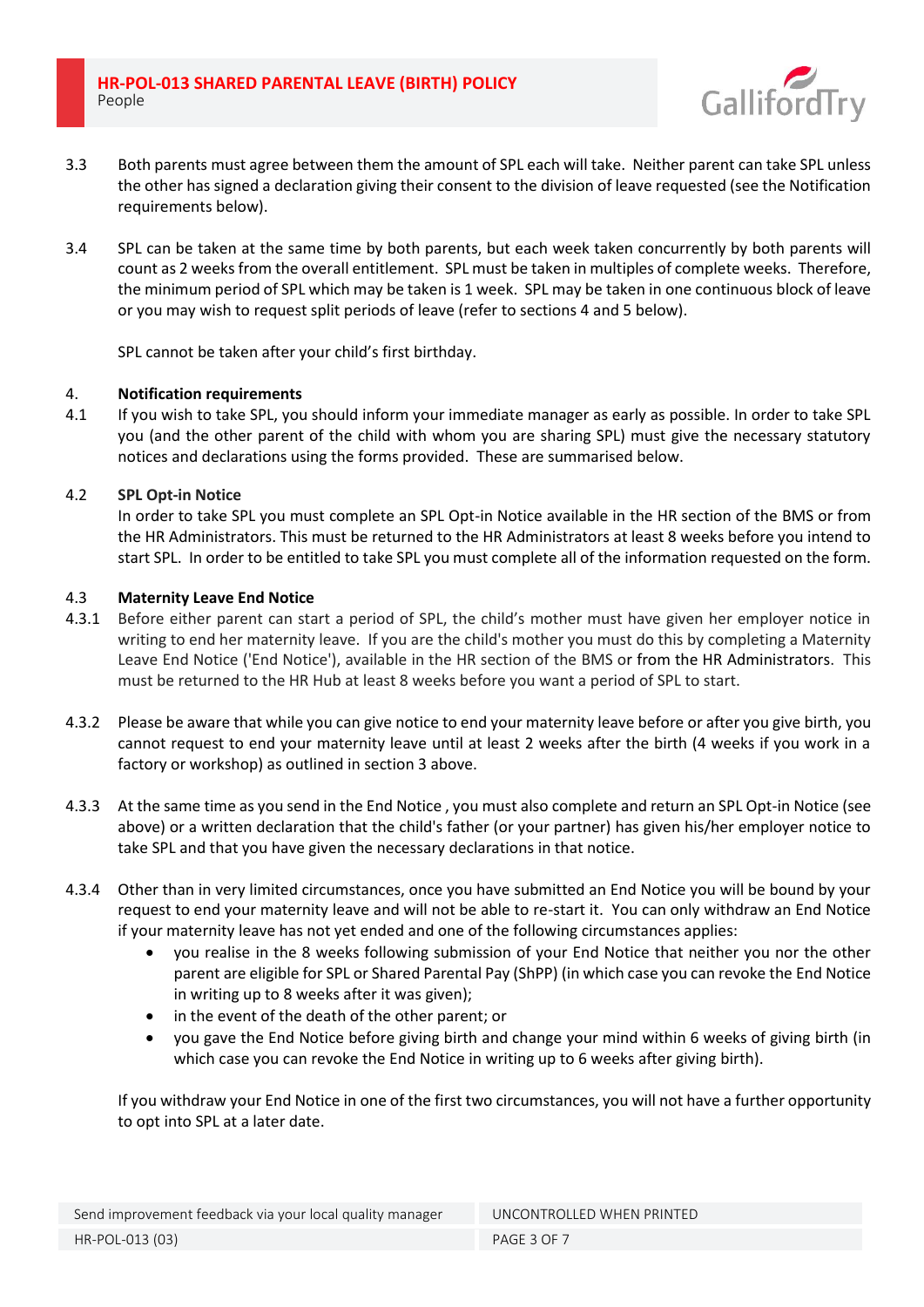

## 4.4 **Booking Notice**

- 4.4.1 Once you have opted into the SPL system (by providing an SPL Opt-in Notice) you will need to tell us the start and end dates of your leave by providing a Booking Notice. This can be given at the same time as your SPL Opt-in Notice, or it can be given later. Your Booking Notice must be returned to the HR Administrators at least 8 weeks before you want a period of SPL to start. You must also state in your Booking Notice the dates on which you intend to claim ShPP, if applicable.
- 4.4.2 If your Booking Notice gives dates for a single continuous block of SPL you will automatically be entitled to take the leave set out in the notice. If you wish to request split periods of leave you should follow the 'Procedure for requesting split periods of SPL' below.
- 4.4.3 You can only submit up to 3 Booking Notices to book leave or vary a previously agreed pattern of leave. Once you have submitted 3 Booking Notices, you will not be able to request further periods of SPL or variations to agreed patterns of leave. In very exceptional circumstances we will consider additional requests.

# 4.5 **Evidence of Entitlement**

You must also provide on request:

- A copy of the birth certificate of the child in respect of whom SPL is requested (or if you have not yet obtained a birth certificate, a signed declaration of the child's date and place of birth); and
- The name and address of the other parent's employer or a declaration that they have no employer, for example if they are self-employed.

# 5. **Procedure for requesting split periods of SPL**

- 5.1 If you request a single continuous block of leave this will automatically be approved. However, we recognise that some parents will want to split SPL into shorter periods with periods of work in between, and you can request to take up to 3 separate blocks of SPL (each of at least a week). If you make a request for split leave we will make a practical business assessment as to whether your request can be accommodated.
- 5.2 If you want to take split periods of SPL, we recommend you discuss this with your line manager as far as possible in advance of the date you want to start SPL and before submitting your formal Booking Notice.
- 5.3 In any event you must submit a Booking Notice setting out the requested pattern of SPL at least 8 weeks before you want the leave to start. Once you have submitted your Booking Notice, if we have not already reached agreement with you and are unable to agree to your request straight away, we will have a 2 week discussion period with you. During the discussion period we will reach one of the following conclusions: consent to the period(s) of leave requested; or to propose alternative dates for the period(s) of leave; or to turn down the period(s) of leave requested, without proposing alternative dates. At the end of that period, we will confirm any agreed arrangements in writing. If we have not reached an agreement at the end of the discussion period, you will be entitled to take the full amount of requested SPL as one continuous block, starting on the start date given in your notice (for example, if you requested three separate periods of 4 weeks each, you will be entitled to one continuous 12 week period of leave). Alternatively, you may:
	- choose a new start date (which must be at least eight weeks after your original Booking notice was given), provided you tell us within 5 days of the end of the two-week discussion period; or
	- withdraw your Booking Notice within 2 days of the end of the two-week discussion period (in which case it will not be counted and you may submit a new one if you choose).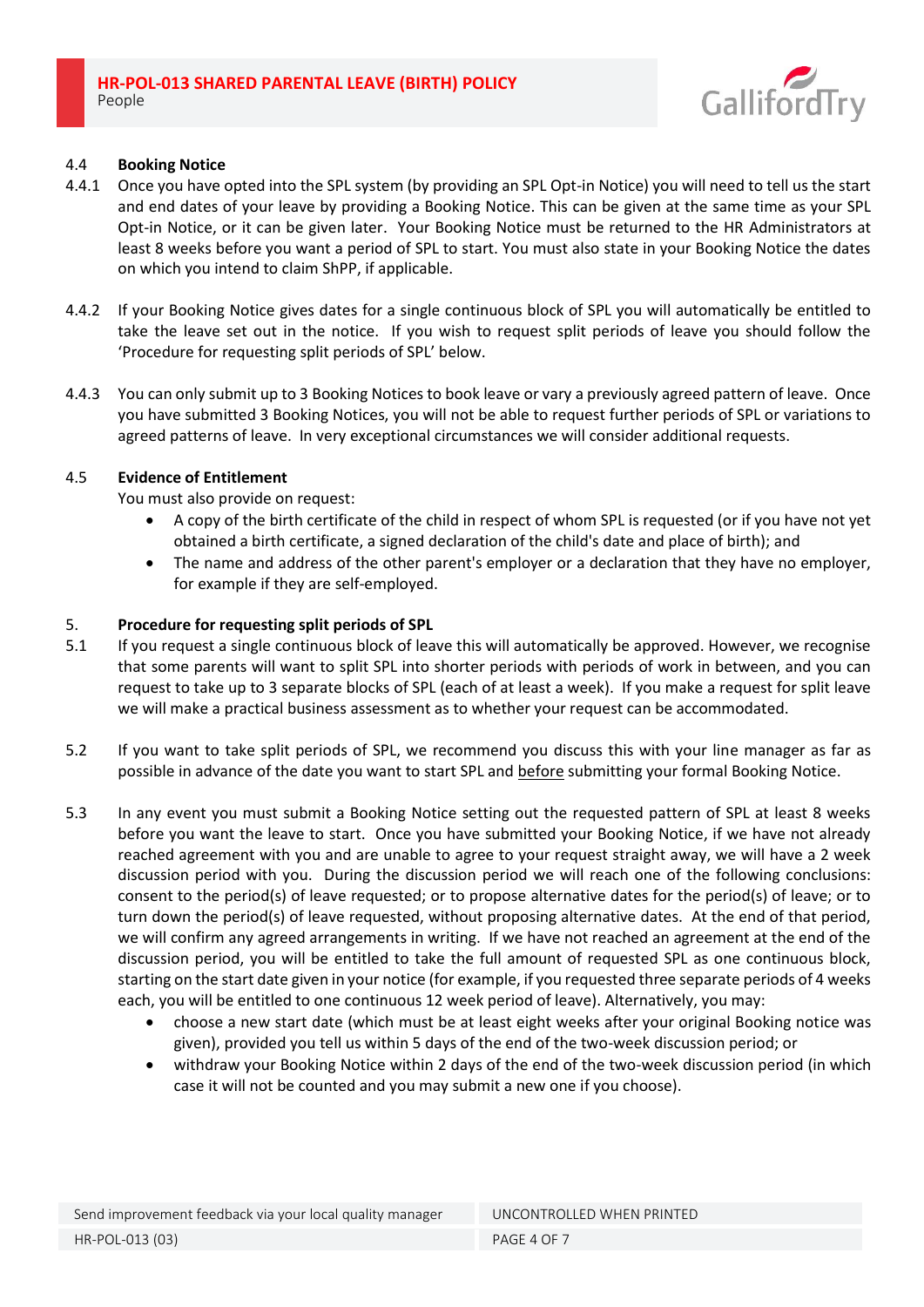

#### 6. **Changing / Cancelling periods of SPL**

6.1 You can cancel a period of leave by notifying us in writing at least 8 weeks before the start date in your Booking Notice.

You can change the dates for a period of leave by giving us at least 8 weeks' notice before the original start date and the new start date.

- 6.2 You do not need to give 8 weeks' notice if you are changing the dates of your SPL because your child has been born earlier than the EWC, where you wanted to start your SPL a certain length of time (but not more than 8 weeks) after birth. In such cases please notify us in writing of the change as soon as you can.
- 6.3 A notice to cancel or change a period of leave will count as one of your 3 Booking Notices, unless:
	- the variation is a result of your child being born earlier or later than the EWC;
	- the variation is at our request; or
	- we agree otherwise.

#### 7. **Shared Parental Pay (ShPP)**

- 7.1 Statutory ShPP of up to 37 weeks (less any weeks of statutory maternity pay or maternity allowance claimed by you or the other parent) may be available provided you have at least 26 weeks' continuous employment with us ending with the 15th week before EWC, and your average earnings are not less than the lower earnings limit set by the government each tax year. ShPP is paid at a rate set by the government each year.
- 7.2 For information regarding the actual amount of ShPP you will receive, please refer to the HR Administrators.

#### 8. **Terms and conditions of employment**

Your terms and conditions of employment remain in force during SPL, except for the terms relating to remuneration. In particular, if you are entitled to the following benefits, you will continue to receive these:

- Benefits in kind such as life insurance, payment of professional subscriptions, eligibility to participate in the Share Scheme, the Flexible Benefits Scheme and health insurance will continue; and
- You will continue to receive your car allowance or if you have a company car, you will retain your company car. If you have a fuel card, this will also be retained, though you will need to continue to comply with the reporting requirements and to pay for private fuel where this is due.

#### 9. **Holiday entitlement**

During your period of absence on SPL you will continue to accrue your holiday entitlement (contractual or statutory) in the usual way. If a public holiday falls within your period of SPL, you will be given an additional day of annual leave in lieu of that day's public holiday.

We would encourage you to use your accrued leave immediately before starting SPL, during your unpaid leave period or before you return from your period of SPL. You should discuss your holiday plans with your line manager in good time before starting your SPL. Where you do not return to work following SPL you will be paid for any accrued but untaken holiday.

#### 10. **Pension**

If you are a member of the pension scheme, your right to receive pension contributions from us continues throughout any period of paid SPL (i.e. up to 37 weeks if you are eligible for company or statutory ShPP). During this period, your employee contributions will also continue. The period during which you receive paid SPL also counts towards your pensionable service. Such entitlement does not continue during unpaid SPL unless your contract specifically provides otherwise.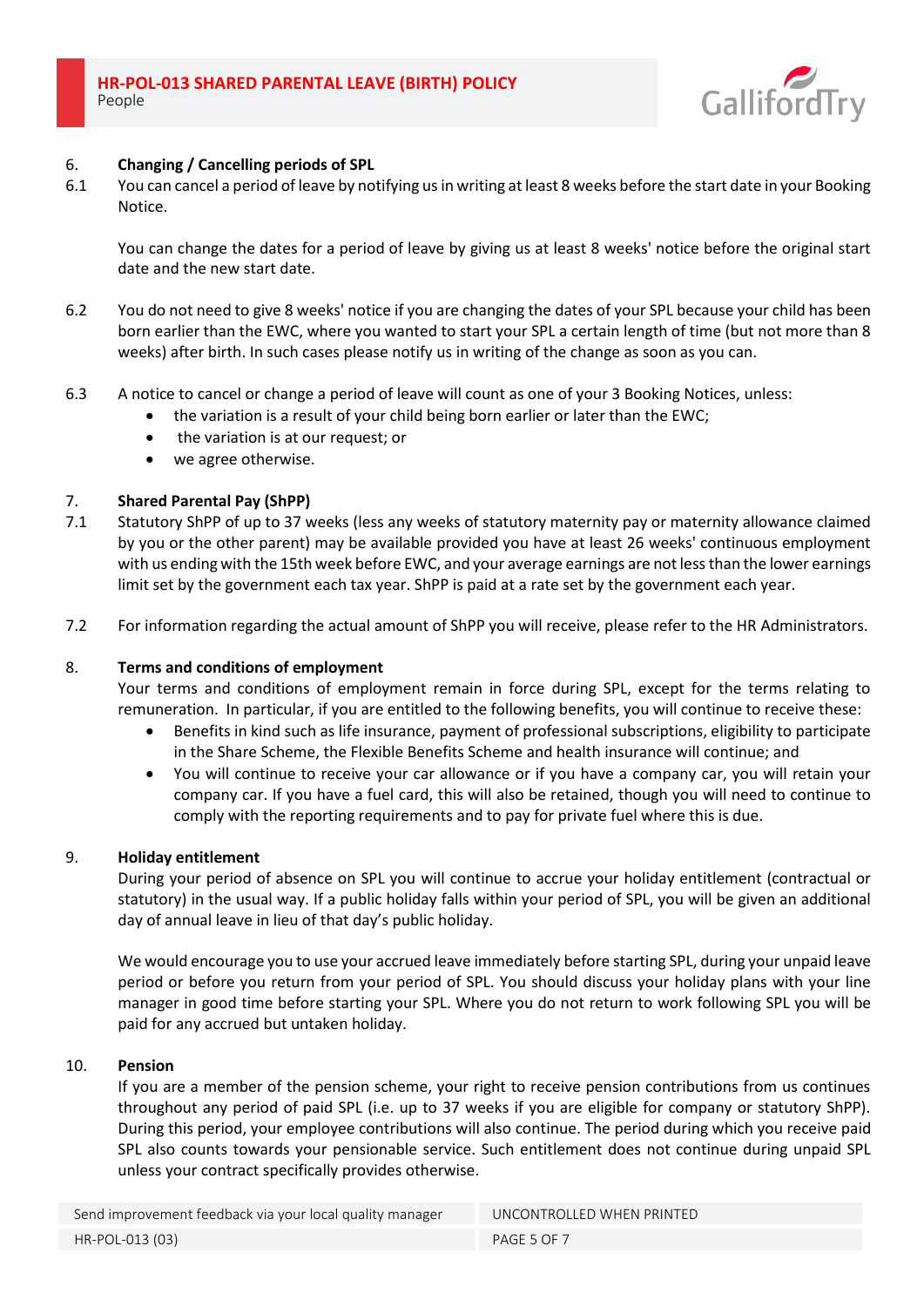

If you return to work after a period of unpaid SPL, you will be given the opportunity to pay additional pension contributions to cover the weeks of unpaid SPL during which no contributions were made. If you make such contributions, we will pay employer contributions for this period. If you elect not to make contributions for the unpaid SPL period, a break in pensionable service will be applied. If you do not return to work after SPL, your leaving date for pension purposes will be the last date of your paid SPL or your date of resignation, if earlier. For further information and advice, please contact the pensions department.

# 11. **Your continuing obligations during SPL**

During any period of SPL your obligations to the Company under your contract of employment (with the exception of the requirement to work) will continue. In particular, please be aware that the following terms will continue:

- your obligations of good faith and loyalty to the Company;
- your obligation to give notice should you intend to end your employment with the Company;
- your obligations of confidentiality;
- the Company's rules covering the acceptance of gifts or other benefits; and
- prohibition on you carrying out other work.

# 12. **Keeping in touch**

- 12.1 You can attend work for up to 20 "keeping in touch" or "shared parental leave in touch" days (often called KIT/SPLIT days) during your SPL. These days can be used to keep you informed of developments within Company, to attend training or to plan and facilitate your return to work. This will not affect your ShPP and leave entitlements. Payments for any days worked will be at your standard basic rate salary and this will be inclusive of any shared parental pay entitlement. KIT days are optional and there is no obligation on you to undertake any work during SPL, nor any obligation on us to provide such work. You will not suffer any detriment if you turn down the opportunity to work on these days.
- 12.2 The Company is permitted to make reasonable contact with you from time to time during your SPL. We may choose to contact you to plan for your return to work or to let you know about workplace developments.

Please note that if you are the mother of the child, the 20 days of KIT days during SPL is in addition to the 10 days of KIT days you may have taken during maternity leave.

## 13. **Returning to work**

13.1 If you want to end a period of SPL early, you must give us 8 weeks' prior notice of the return date. It is helpful if you give this notice in writing.

If you want to extend your SPL you must submit a new Booking Notice at least 8 weeks before the date you were due to return to work, assuming you still have SPL entitlement remaining and have not already submitted 3 Booking Notices. If you are unable to request more SPL you may be able to request annual leave or parental leave, which will be considered subject to business need.

- 13.2 You are normally entitled to return to work in the position you held before starting SPL, and on the same terms of employment. However, if it is not reasonably practicable for us to allow you to return into the same position, we may give you another suitable and appropriate job on terms and conditions that are not less favourable, but only in the following circumstances:
	- if your SPL and any maternity or paternity leave you have taken adds up to more than 26 weeks in total (whether or not taken consecutively); or
	- if you took SPL consecutively with more than four weeks of parental leave (under our Parental Leave Policy).